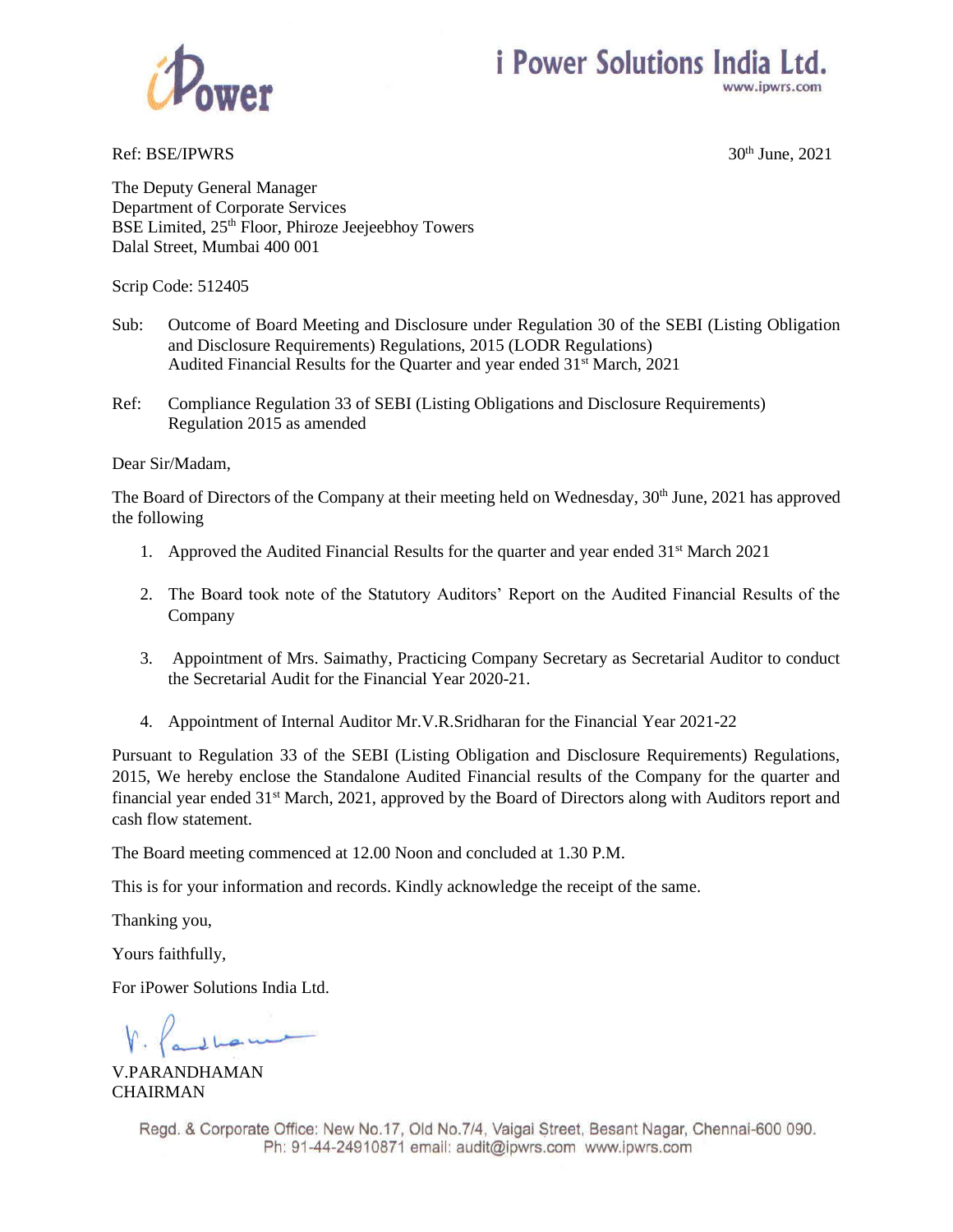

Macharla & Associates E-mail: roseeposi@gmail.com macharlaassociafes@gmail.com

CHARTERED ACCOUNTANTS New No.648, Old No.641, Venus Complex Basement,

Phone: 044-42630413 Coll: 9380686899

Poonamallee High Road, (Opp. to Skywalk), Aminjikarai, Chennai - 600 029.

Independent Auditor's Report on Annual Financial Results of the Company Pursuant to Regulation 33 of the SEBI (Listing Obligations and Disclosure Requirements) Regulations, 2015 as modified by Circular No. CIR/ CFD/FAC/62/2016 dated July 5, 2016.

To

Board of Directors IPOWER SOLUTIONS INDIA LIMITED

We have audited the accompanying standalone financial results of 1POWER SOLUTIONS INDIA LIMITED Cthe Company') for the year ended March 31, 2021 being submitted by the Company pursuant to the requirement of Regulation 33 of the SEBI (Listing Obligations and Disclosure Requirements) Regulations, 2015 as modified by Circular No. CIR/CFD/FAC/62/2016 dated July 5, 2016.

These standalone financial results have been prepared on the basis of the financial statements as per Ind AS which are the responsibility of the Company's management and have been approved by the Board of Directors of the Company. Our responsibility is to express an opinion on these standalone financial results based on our audit of such financial statements as per ind AS which have been prepared in accordance with the recognition and measurement principles laid down in Companies (Indian Accounting Standards) Rules, 2015 as per Section 133 of the Companies Act, 2013 ("Act") read with relevant rules issued there under ('Ind AS); or by the Institute of Chartered Accountants of India, as applicable and other accounting principles generally accepted in India.

We conducted our audit in accordance with the auditing standards generally accepted in India. Those standards require that we plan and perform the audit to obtain reasonable assurance about whether the standalone financial results are free of material misstatement. An audit includes examining, on a test basis, evidence supporting the amounts disclosed as financial results. An audit also includes assessing the accounting principles used and significant estimates made by management. We believe that our audit provides a reasonable basis for our opinion.

In our opinion and to the best of our information and according to the explanations given to us these financial results:

are presented in accordance with the requirements of Regulation 33 of the SEBI (Listing  $\left( 0 \right)$ Obligations and Disclosure Requirements) Regulations, 2015 as modified by Circular No. CIR/CFD/FAC/62/2016 dated July 5, 2016 in this regard; and

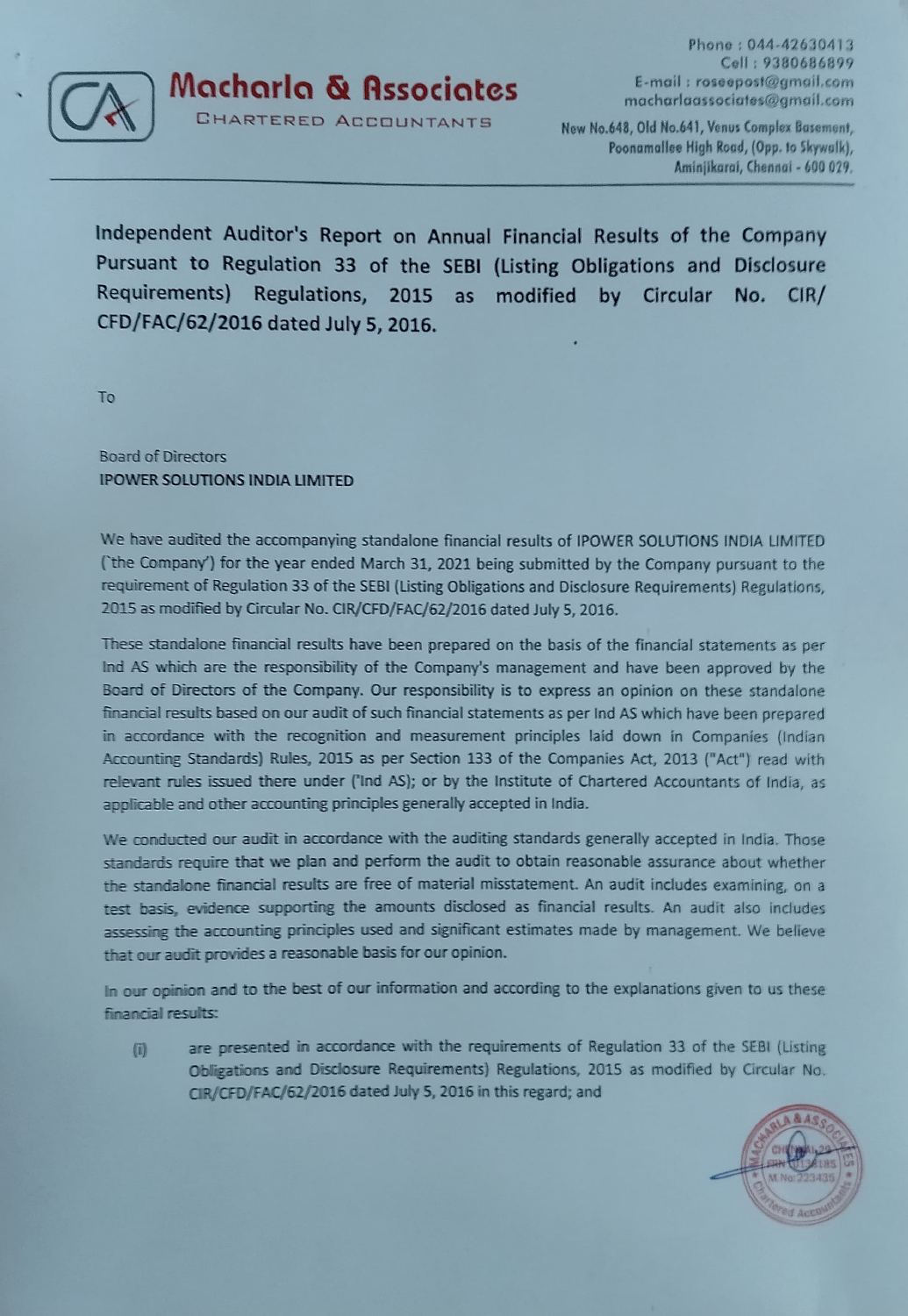(i) give a true and fair view of the net profit (including other comprehensive income) and other financial information in conformity with the accounting principles generally accepted in India including Ind AS specified under Section 133 of the Act for the year ended March 31, 2021.

The figures for the quarter ended March 31, 2021 and the corresponding quarter ended in the previous year as reported in these annual standalone financial results are the balancing figures between audited figures in respect of the full financial year and the published unaudited year to date figures up to the end of the third quarter of the relevant financial year which were subject to limited review by us.

#### UDIN: 21223435AAAAKI7378

# For MACHARLA & ASSOCIATES

Chartered Accountants<br>FRN: 013818S FRN: 013818S

Macalapsns. (MACHARLA RÓSAIAH) Partner M.No.223435



Place: Chennai Dated: 30<sup>th</sup> June 2021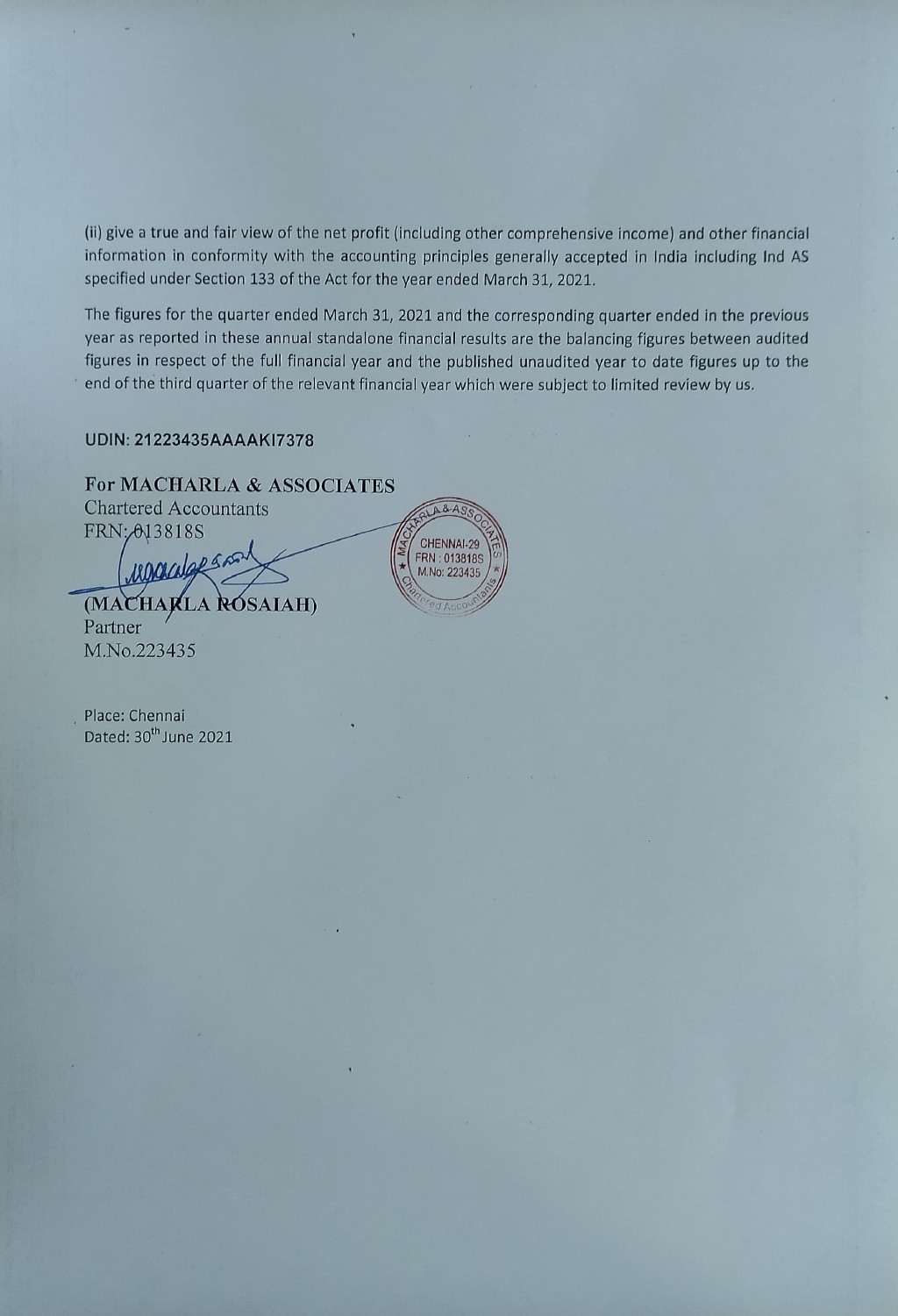|                | <b>Particulars</b>                                                                                         | Quarter Ended     |                   |                   | <b>Year Ended</b> | Year Ended        |
|----------------|------------------------------------------------------------------------------------------------------------|-------------------|-------------------|-------------------|-------------------|-------------------|
| SI. No.        |                                                                                                            | 31.03.2021        | 31.12.2020        | 31.03.2020        | 31.03.2021        | 31.03.2020        |
|                | Whether results are audited or<br>unaudited                                                                | Audited           | <b>Unaudited</b>  | Audited           | Audited           | Audited           |
|                | <b>Nature of Report Standalone or</b><br>consolidated                                                      | <b>Standalone</b> | <b>Standalone</b> | <b>Standalone</b> | <b>Standalone</b> | <b>Standalone</b> |
| 1              | <b>Revenue from Operations</b>                                                                             | 7.22              | 3.23              | 3.87              | 20.80             | 20.99             |
|                | <b>Other Income</b>                                                                                        | 0.00              | 0.00              | 0.00              | 0.00              | 0.00              |
|                | Total Revenue $(I + II)$                                                                                   | 7.22              | 3.23              | 3.87              | 20.80             | 20.99             |
| $\mathbf{z}$   | <b>Expenses</b>                                                                                            |                   |                   |                   |                   |                   |
|                | a) Employee benefits expense                                                                               | 1.97              | 2.43              | 1.65              | 7.89              | 6.04              |
|                | b) Finance cost                                                                                            |                   |                   |                   |                   |                   |
|                | c) Depreciation and amortisation<br>expense                                                                | 0.34              | 0.34              | 0.40              | 1.36              | 1.60              |
|                | d) Any Item exceeding 10% of the<br>total expenditure - Listing Fees                                       | 0.00              | 0.00              | 0.00              | 3.00              | 3.00              |
|                | e) Other expenses                                                                                          | 3.09              | 1.14              | 3.42              | 7.45              | 10.15             |
|                | <b>Total expenses</b>                                                                                      | 5.40              | 3.91              | 5.47              | 19.69             | 20.79             |
| 3              | Profit / (Loss) before exceptional<br>Items (III-IV)                                                       | 1.82              | $-0.68$           | $-1.60$           | 1.11              | 0.20              |
| 4              | <b>Exceptional Items</b>                                                                                   | 0.00              | 0.00              | 0.00              | 0.00              | 0.00              |
| 5              | Profit / (Loss) before tax (V-VI)                                                                          | 1.82              | $-0.68$           | $-1.60$           | 1.11              | 0.20              |
| 6              | <b>Tax Expenses</b>                                                                                        |                   |                   |                   |                   |                   |
|                | <b>Current Tax</b>                                                                                         | 0.00              | 0.00              | 0.00              | 0.29              | 0.10              |
|                | <b>Deffered Tax</b>                                                                                        | 0.00              | $-0.02$           | 0.00              | $-0.04$           | -0.05             |
| $\overline{ }$ | Profit / (Loss) for the period<br>(VII VIII)                                                               | 1.82              | -0.66             | $-1.60$           | 0.86              | 0.15              |
| 8              | <b>Other Comprehensive Income</b>                                                                          | 0.00              | 0.00              | 0.00              | 0.00              | 0.00              |
| 9              | Total Comprehensive Income (IX+X)                                                                          | 1.82              | $-0.66$           | $-1.60$           | 0.86              | 0.15              |
| 10             | Paid-up equity share capital                                                                               | 444.90            | 444.90            | 444.90            | 444.90            | 444.90            |
|                | (Face value of the share shall be<br>indicated)                                                            | Rs.10.00          | Rs.10.00          | Rs.10.00          | Rs.10.00          | Rs.10.00          |
| 11             | <b>Earnings Per Share (before</b><br>extraordinary items) (of Rs.<br>$\sqrt{-}$<br>each) (not annualised): | 0.00              | 0.00              | 0.00              | 0.00              | 0.00              |
|                | a) Basic                                                                                                   |                   |                   |                   |                   |                   |
|                | b) Diluted                                                                                                 |                   |                   |                   |                   |                   |
| 12             | <b>Earnings Per Share (after</b><br>extraordinary items) (of Rs.<br>$\sqrt{-}$<br>each) (not annualised):  | 0.00              | 0.00              | 0.00              | 0.00              | 0.00              |
|                | Basic<br>a)                                                                                                |                   |                   |                   |                   |                   |
|                | b)<br>Diluted                                                                                              |                   |                   |                   |                   |                   |

 $\mathcal{D}_{\text{ower}}$ 

## **IPOWER SOLUTIONS INDIA LIMITED CIN L72200TN2001PLC047456**

**STATEMENT OF STANDALONE AUDITED FINANCIAL RESULTS FOR THE QUARTER AND YEAR ENDED 31ST MARCH, 2021**

**Date: 30-06-2021 By Order of the Board**  $\mathcal{V} \cdot \mathcal{K}$ بسباحياته

**Notes: Director**

- **1 The above audited results for the quarter and year ended 31st March 2021 have been reviewed by the Audit Committee and approved by the Board of Directors at its meeting held on Wednesday, 30th June, 2021**
- **2** The above financial results have been prepared in accordance with Indian Accounting Standards (Ind AS)- 34 "Interim Financial Reporting" as<br>prescribed under Section 133 oft.he Companies Act. 2013 read with Rule 3 oft.he Co

**3 Previous year figures regrouped wherever necessary**

**4 Investor Grievance: - NIL-**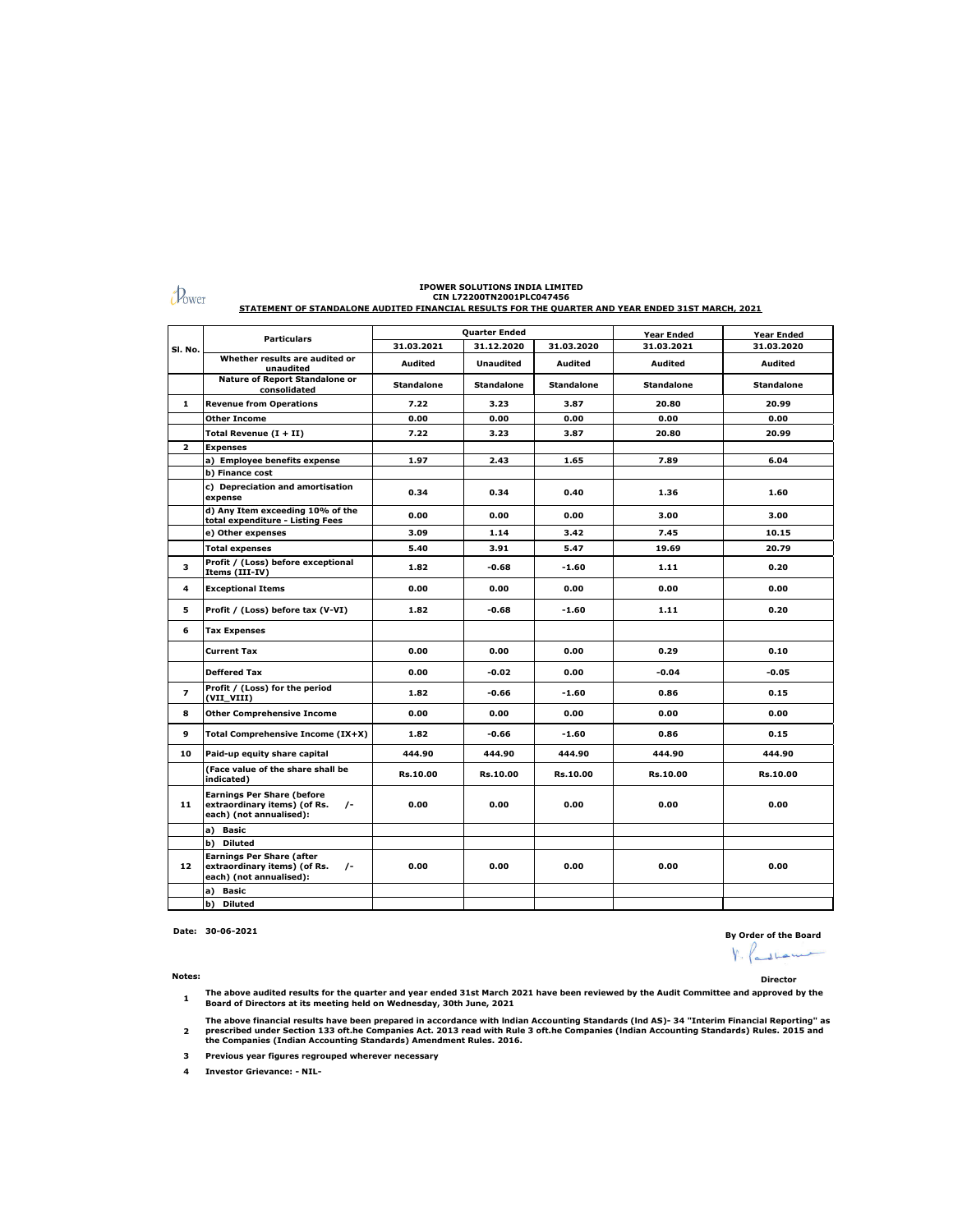$\partial$ <sub>Ower</sub>

### **Statement of Asset and Liabilities (Standalone)** iPower Solutions India Limited

|                                | Particulars                                                                     | Audited                     | Audited                 |
|--------------------------------|---------------------------------------------------------------------------------|-----------------------------|-------------------------|
|                                |                                                                                 | (dd-mm-yyyy)                | (dd-mm-yyyy)            |
|                                |                                                                                 | 31st March, 2021            | 31st March, 2020        |
|                                |                                                                                 |                             |                         |
| п                              | <b>Assets</b>                                                                   |                             |                         |
| 1                              | <b>Non-current assets</b>                                                       |                             |                         |
|                                | Property, plant and equipment                                                   | 911,738.00<br>70,379,303.00 | 1,047,729.00            |
|                                | Capital work-in-progress<br>Goodwill                                            |                             | 70,379,303.00           |
|                                | Other intangible assets                                                         |                             |                         |
|                                | Intangible assets under development                                             |                             |                         |
|                                | Biological assets other than bearer plants                                      |                             |                         |
|                                | Investments accounted for using equity method                                   |                             |                         |
|                                | Non-current financial assets                                                    |                             |                         |
|                                | Non-current investments                                                         |                             |                         |
|                                | Trade receivables, non-current                                                  |                             |                         |
|                                | Loans, non-current                                                              |                             |                         |
|                                | Other non-current financial assets<br><b>Total non-current financial assets</b> |                             |                         |
|                                | Deferred tax assets (net)                                                       |                             |                         |
|                                | Other non-current assets                                                        |                             |                         |
|                                | <b>Total non-current assets</b>                                                 | 71,291,041.00               | 71,427,032.00           |
| $\overline{2}$                 | <b>Current assets</b>                                                           |                             |                         |
|                                | Inventories                                                                     |                             |                         |
|                                | <b>Current financial asset</b>                                                  |                             |                         |
|                                | <b>Current investments</b>                                                      |                             |                         |
|                                | Trade receivables, current                                                      | 399,709.00                  | 19,045.00               |
|                                | Cash and cash equivalents                                                       | 166,043.00                  | 142,928.00              |
|                                | Bank balance other than cash and cash equivalents                               |                             |                         |
|                                | Loans, current<br>Other current financial assets                                | 40,100.00<br>180,632.00     | 94,372.00<br>110,954.00 |
|                                | <b>Total current financial assets</b>                                           | 786,484.00                  | 367,299.00              |
|                                | current tax assets (net)                                                        |                             |                         |
|                                | Other current assets                                                            |                             |                         |
|                                | <b>Total current assets</b>                                                     | 786,484.00                  | 367,299.00              |
| 3                              | Non-current assets classified as held for sale                                  |                             |                         |
|                                | Regulatory deferral account debit balances and related deferred                 |                             |                         |
|                                | tax Assets                                                                      |                             |                         |
|                                | <b>Total assets</b>                                                             | 72,077,525.00               | 71,794,331.00           |
| $\blacksquare$<br>$\mathbf{1}$ | <b>Equity and liabilities</b>                                                   |                             |                         |
|                                | Equity<br>Equity attributable to owners of parent                               |                             |                         |
|                                | Equity share capital                                                            | 44,490,000.00               | 44,490,000.00           |
|                                | Other equity                                                                    | 309,397.00                  | 223,549.00              |
|                                | Total Equity attributable to owners of parent                                   | 44,799,397.00               | 44,713,549.00           |
|                                | Non controlling interest                                                        |                             |                         |
|                                | <b>Total equity</b>                                                             | 44,799,397.00               | 44,713,549.00           |
| $\overline{2}$                 | Liabilities                                                                     |                             |                         |
|                                | <b>Non-current liabilities</b>                                                  |                             |                         |
|                                | Non-current financial liabilities                                               |                             |                         |
|                                | Borrwing, non-current<br>Trade payables, non-current                            |                             |                         |
|                                | Other non-current financial liabilities                                         | 27,119,494.00               | 26,964,618.00           |
|                                | Total non-current financial liabilities                                         | 27,119,494.00               | 26,964,618.00           |
|                                | Provisions, non-current                                                         | 28,753.00                   |                         |
|                                | Deferred tax liabilities (net)                                                  | 59,431.00                   | 63,444.00               |
|                                | Deferred government grants, Non-current                                         |                             |                         |
|                                | Other non-current liabilites                                                    |                             |                         |
|                                | Total non-current liabilitiies                                                  | 27,207,678.00               | 27,028,062.00           |
|                                | <b>Current liabilites</b>                                                       |                             |                         |
|                                | <b>Current financial liabilities</b>                                            |                             |                         |
|                                | Borrwing, current<br>Trade payables, current                                    |                             |                         |
|                                | Other current financial liabilities                                             |                             |                         |
|                                | <b>Total current financial liabilities</b>                                      |                             |                         |
|                                | Other current liabilities                                                       | 70,450.00                   | 43,000.00               |
|                                | Provisions, current                                                             |                             |                         |
|                                | Current tax liabilities (Net)                                                   |                             | 9,720.00                |
|                                | Deferred government grants, current                                             |                             |                         |
|                                | <b>Total current liabilities</b>                                                | 70,450.00                   | 52,720.00               |
|                                | <b>Total liabilities</b>                                                        | 27,278,128.00               | 27,080,782.00           |
|                                | <b>Total equity and liabilities</b>                                             | 72,077,525.00               | 71,794,331.00           |

**The County School The County of The County of The County of The County of The County of The County of The County of The County of The County of The County of The County of The County of The County of The County of The Cou** as India Ltd Chairman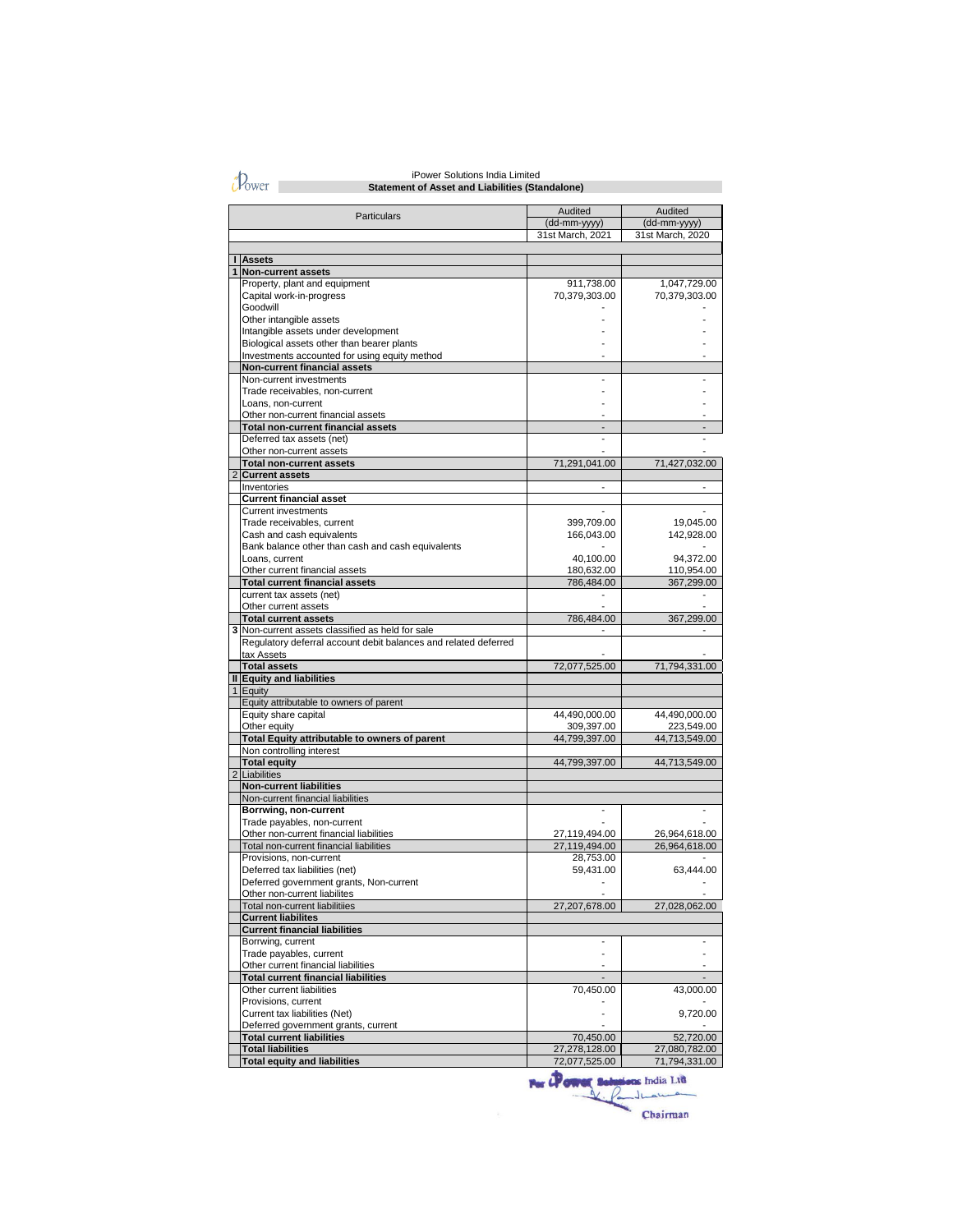

#### **M/S. IPOWER SOLUTIONS INDIA LIMITED CIN: L72200TN2001PLC047456**

| <b>CASH FLOW STATEMENT FOR THE YEAR ENDED 2020-21</b>                                                                                                                                                                                                                            |                                             |                                            |  |  |  |
|----------------------------------------------------------------------------------------------------------------------------------------------------------------------------------------------------------------------------------------------------------------------------------|---------------------------------------------|--------------------------------------------|--|--|--|
| <b>PARTICULARS</b>                                                                                                                                                                                                                                                               | 31.03.2021                                  | 31.03.2020                                 |  |  |  |
|                                                                                                                                                                                                                                                                                  | <b>AMOUNT IN Rs</b>                         | <b>AMOUNT IN Rs</b>                        |  |  |  |
| <b>CASH FLOW FROM OPERATING ACTIVITIES</b><br>NET PROFIT/(LOSS) BEFORE TAX AS PER STATEMENT OF PROFIT & LOSS<br><b>ADJUSTED FOR</b>                                                                                                                                              | 110,588                                     | 19,543                                     |  |  |  |
| DEPRECIATION<br><b>INTEREST EXPENSES</b><br>OTHER INCOME                                                                                                                                                                                                                         | 135,992                                     | 159,658                                    |  |  |  |
| <b>OPERATING PROFIT BEFORE WORKING CAPITAL CHANGES (A)</b>                                                                                                                                                                                                                       | 246,580                                     | 179,201                                    |  |  |  |
| <b>ADJUSTED FOR</b><br>(INCREASE) / DECREASE IN TRADE RECEIVABLES<br>(INCREASE) / DECREASE IN SHORT TERM LOANS AND ADVANCES<br>(INCREASE) / DECREASE IN OTHER CURRENT ASSETS<br>INCREASE / (DECREASE) IN IN TRADE PAYABLES<br>INCREASE / (DECREASE) IN OTHER CURRENT LIABILITIES | (380, 664)<br>54,272<br>(69, 678)<br>27,450 | 384,371<br>4,000<br>(106, 054)<br>(81,076) |  |  |  |
| <b>CHANGES IN WORKING CAPITAL</b>                                                                                                                                                                                                                                                | (368, 621)<br>(B)                           | 201,241                                    |  |  |  |
| <b>TAXES PAID</b>                                                                                                                                                                                                                                                                | (C)<br>(9,720)                              | (84, 210)                                  |  |  |  |
| I. NET CASH INFLOW FROM OPERATING ACTIVITIES (A+B-C)                                                                                                                                                                                                                             | (131,761)                                   | 296,232                                    |  |  |  |
| CASH FLOW FROM INVESTMENT ACTIVITIES                                                                                                                                                                                                                                             |                                             |                                            |  |  |  |
| MOVEMENTS IN LOANS<br>PURCHASE OF FIXED ASSETS                                                                                                                                                                                                                                   |                                             | (12,000)                                   |  |  |  |
| II. NET INFLOW FROM INVESTING ACTIVITY                                                                                                                                                                                                                                           |                                             | (12,000)                                   |  |  |  |
| <b>CASH FLOW FROM FINANCING ACTIVITIES</b>                                                                                                                                                                                                                                       |                                             |                                            |  |  |  |
| INCREASE IN LONG TERM BORROWINGS<br>REPAYMENT OF LONG-TERM BORROWINGS                                                                                                                                                                                                            | 154,876                                     |                                            |  |  |  |
| <b>WORKING CAPITAL BORROWINGS</b>                                                                                                                                                                                                                                                |                                             | (267, 896)                                 |  |  |  |
| III. NET INFLOW FROM FINANCING ACTIVITY                                                                                                                                                                                                                                          | 154,876                                     | (267,896)                                  |  |  |  |
|                                                                                                                                                                                                                                                                                  |                                             |                                            |  |  |  |
| NET INCREASE IN CASH AND CASH EQUILANT<br>$(I+II+III)$                                                                                                                                                                                                                           | 23,115                                      | 16,336                                     |  |  |  |
| OPENING BALANCE OF CASH AND CASH EQUIVALENTS                                                                                                                                                                                                                                     | 142,928                                     | 126,592                                    |  |  |  |
| <b>CLOSING BALANCE OF CASH AND CASH EQUIVALENTS</b>                                                                                                                                                                                                                              | 166,043                                     | 142,928                                    |  |  |  |

**Date: 30/06/2021**

For iPower Solutions India Ltd.

با ر

Director